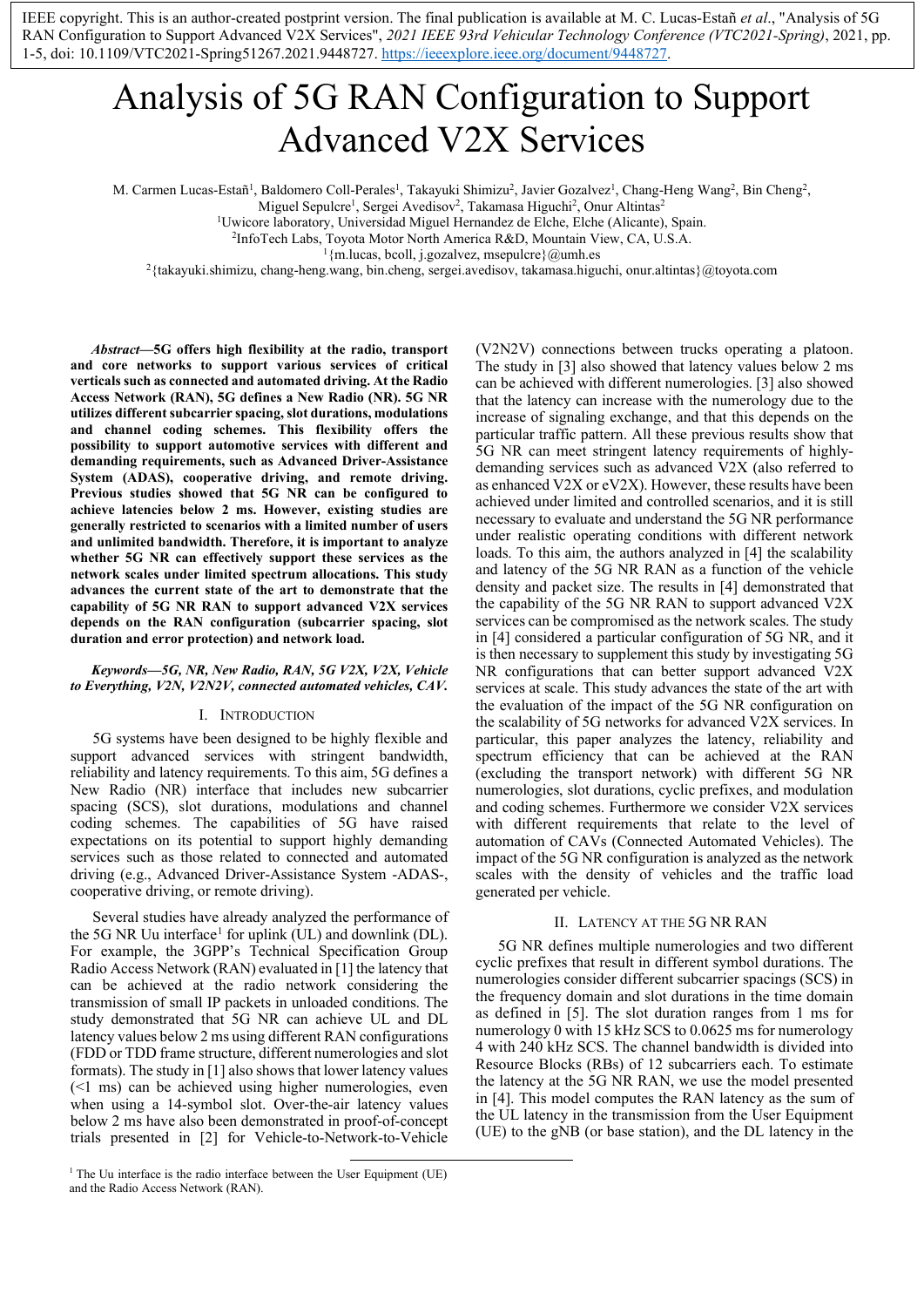

Fig. 1. Latency in the UL transmission of a packet. Striped rectangles represent the processing of packets in the UE or gN[B \[4\].](#page-4-3)

transmission from the gNB to the UE. The UL and DL latencies are estimated by considering all delay components represented in Fig. 1 for the UL transmission of a packet. These are explained below for UL transmissions but a similar process is followed to compute the DL latency.

*Processing delay at transmitter* ( $t_p^{tx-UE}$  *for UL) and receiver (* $t_p^{rx}$ *<sup><i>gNB</sup> for UL)*. For the transmitter, this delay</sup> represents the time necessary to generate a packet, while at the receiver it accounts for the time necessary to decode a received packet. The processing delay at the transmitter (UE for UL or gNB for DL) is equal to  $T_{proc,2}/2$  following [\[1\],](#page-4-0) where  $T_{proc,2}$  is the Physical Uplink Shared Channel (PUSCH) preparation procedure time. The processing delay at the receiver (gNB for UL or UE for DL) is equal to  $T_{proc,1}/2$ following [\[1\],](#page-4-0) where  $T_{proc,1}$  is the Physical Downlink Shared Channel (PDSCH) processing procedure time.

*Frame alignment time* ( $t_{fa}$ ).  $t_p^{tx-UE}$  in UL might be completed at any time within a slot. To estimate the RAN latency, it is also necessary to account for the frame alignment time  $t_{fa}$  until the start of the next slot.  $t_{fa}$  is limited by the duration of the slot.

*Delay introduced by the scheduling*  $(t_{sch}^{UL}$  *in UL and*  $t_{sch}^{DL}$  *in DL)*. This study considers the use of Semi-Persistent Scheduling (SPS) scheme for DL transmissions and Configured Grant (CG) scheduling for UL transmissions<sup>[2](#page-1-0)</sup>. SPS and CG pre-assign resources periodically for a UE when the UE attaches to the gNB. In this study, we consider that the periodicity between allocated resources is set equal to the time interval between two successive data packets. In this case,  $t_{sch}^{UL}$ and  $t_{sch}^{DL}$  are null since the UE does not have to request resources to transmit each packet.

*Waiting time for the allocated RBs*  $(t_w)$ . The RAN latency must also account for the waiting time  $t_w$  until the slot where RBs are assigned to the UE.  $t_w$  depends on the number of RBs needed to transmit a packet that is a function of the packet size, the Modulation and Coding Scheme (MCS), and the number of MIMO transmission layers. This study adapts the MCSs based on the Channel Quality Indicator (CQI) that is estimated as a function of the distance between the vehicle and the serving gNB. We consider the MCS and CQI tables (1, 2 or 3) specified in [\[6\].](#page-4-5) The MCS is adapted to achieve a Block Error Rate (BLER) target equal to 10% when using tables 1 or 2 from [\[6\].](#page-4-5) With table 3, the MCS is adapted to guarantee a BLER of  $10^{-5}$ .  $t_w$  also depends on the number of RBs available at each slot that is a function of the bandwidth and the numerology following [\[7\].](#page-4-6) To estimate this number, we must eliminate those RBs used by control channels and PHY signals (Demodulation Reference Signals, Channel Status Information, and Sounding Reference Signals)

following the configuration specified in [\[8\].](#page-4-7) The rest of RBs can be used for data transmissions. This study emulates the resource allocation process to identify the number of RBs available at each slot as a function of the vehicular density.  $t_w$ is then estimated numerically considering that the scheduler allocates RBs in the first slot where there are sufficient available RBs to transmit the packet.

*Transmission time*  $(t<sub>tt</sub>)$ . Finally, the latency must also account for the transmission time, which is equal to the duration of the slots (previously estimated) necessary to transmit the data packet. The duration of a slot depends on the NR numerology.

## III. EVALUATION SCENARIO

We consider for this study the cooperative lane change service that is part of the advanced driving group identified by 3GPP under [\[9\].](#page-4-8) This document specifies the performance requirements for connected and automated driving eV2X services. Cooperative lane change requires vehicles to exchange driving intentions or maneuver coordination messages with nearby vehicles so that they can coordinate their trajectories and maneuvers. Cooperative lane change has been traditionally supported using Vehicle to Vehicle (V2V) communications (e.g. [\[10\]\)](#page-4-9). However, it is interesting to investigate the feasibility of supporting it using 5G networks (through V2N2V communications) considering the technical capabilities and flexibility introduced by 5G networks, and particularly 5G NR at the RAN.

The format, length, and periodicity of the cooperative lane change messages have not yet been decided and are under study in 3GPP TS 22.186 [\[9\],](#page-4-8) ETSI TR 103 578 (v0.0.5), and SAE J3186. Discussions currently consider a possible message size of 300 to 600 bytes [\[11\].](#page-4-10) [\[9\]](#page-4-8) defines requirements for the cooperative lane change service depending on the level of automation that reflects functional aspects. [\[9\]](#page-4-8) makes a distinction between lower levels and higher levels of automation based on whether the human operator or the automated system is primarily responsible for monitoring the driving environment. For a high level of automation (HLoA), 3GPP requires messages to be exchanged between vehicles with less than 10 ms latency and with 99.99% reliability. The reliability is defined as the percentage of packets successfully delivered to a given node within the time constraint required by the targeted service. Requirements are relaxed when vehicles support a low level of automation (LLoA). In particular, the end-to-end latency requirement is relaxed to 25 ms and the reliability requirement is reduced to 90%.

We consider a highway scenario and a 5G NR cell radius of 866 m following [\[12\].](#page-4-11) The cell is assigned 40 MHz bandwidth in UL and DL in the Frequency Range  $1$  (FR1)<sup>[3](#page-1-0)</sup>. The highway consists of 6 lanes per direction, and we evaluate vehicle densities equal to 20, 60, and 80 vehicles/km/lane corresponding to different traffic flow conditions (free-flow, stop and go, and congestion). Vehicles periodically exchange messages of 300 bytes with a transmission period  $T_p$  equal to 20, 50, or 100 ms. The messages include information about the vehicles' planned or desired trajectories so that they can coordinate their maneuvers. Messages are exchanged using 5G V2N2V communications but all the application's

<span id="page-1-0"></span><sup>2</sup> Dynamic scheduling introduces a signaling latency to request resources for each transmission that may compromise certain critical V2X services.

<sup>&</sup>lt;sup>3</sup> The configured bandwidth is only used for V2X traffic.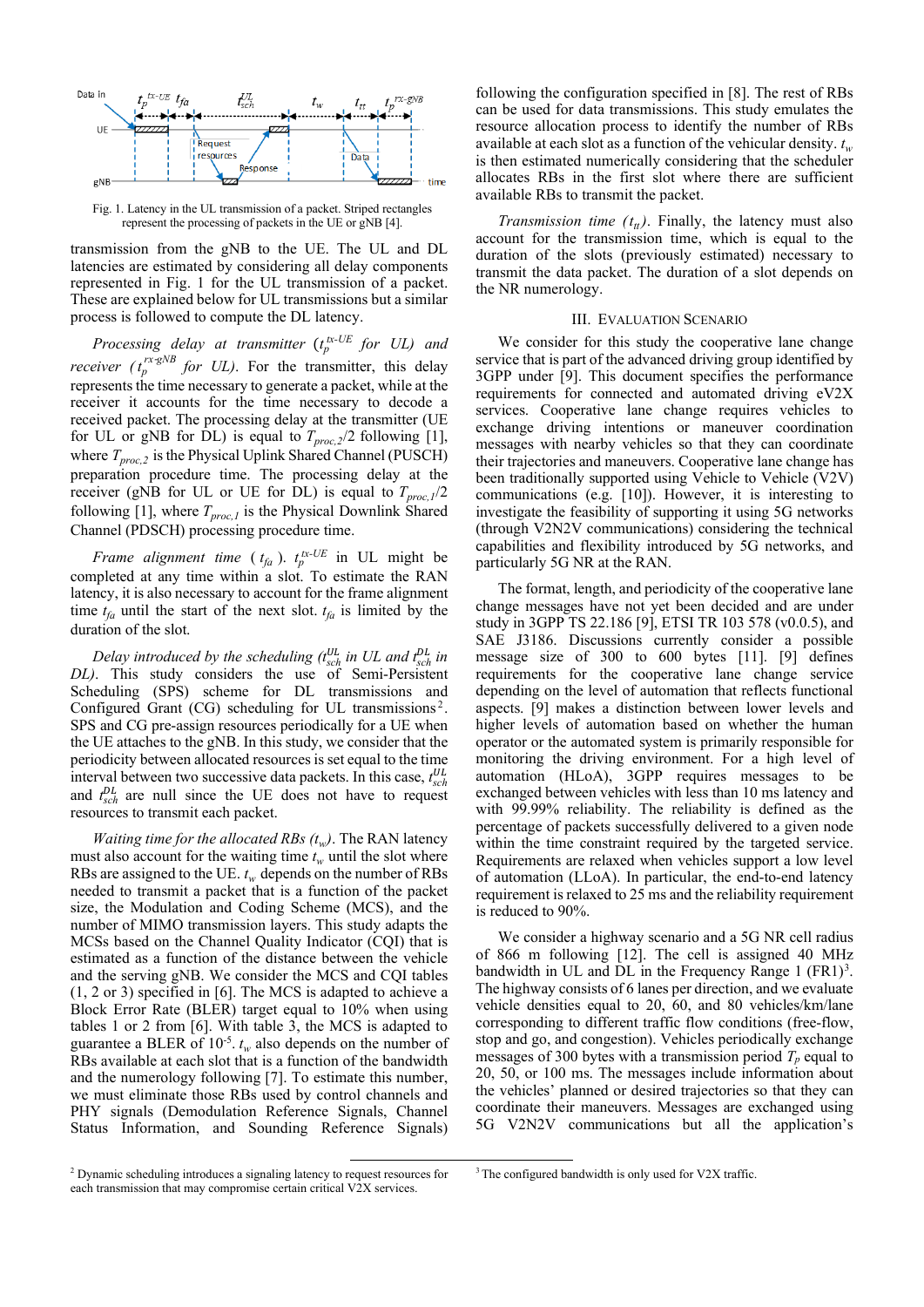processing is done at the vehicles. Vehicles then send the messages to the gNB, and the gNB forwards the data to the neighboring vehicles using broadcast communications. Broadcast communications are not supported in 3GPP Release 15 or Release 16 but are being studied together with multicast communications under Release 17 [\[13\]](#page-4-12) since both communication modes are highly relevant (and necessary) to efficiently support V2X services (among others).

We evaluate the performance of 5G NR to support advanced V2X services using different FR1 numerologies(*µ*). In particular, we evaluate numerologies 0, 1, and 2 defined in [\[5\]](#page-4-4) and presented in Table I. Numerologies 0 and 1 always use normal cyclic prefix (NCP). On the other hand, numerology 2 can use either NCP or extended cyclic prefix (ECP). This study considers the use of numerology 2 with ECP to better combat inter-symbol interference (ISI) in the scenario given the large cell radius<sup>[4](#page-2-0)</sup>. The UE processing capability is equal to 2, and *Tproc,1* and *Tproc,2* take values equal to 0.161 and 0.193 ms, respectively [\[6\].](#page-4-5) We consider full-slot transmissions in UL and DL and two MIMO transmission layers. This study evaluates the performance achieved with the MCS and CQI table 2 defined in [\[6\]](#page-4-5) that has a target BLER equal to 10%, and with the MCS and CQI table 3 defined in [\[6\]](#page-4-5) that has a target BLER equal to 10<sup>-5</sup>. The use of MCS and CQI table 2 can be considered as a Low Error Protection (LEP) configuration, and it can support in principle the requirements of cooperative lane change with low level of automation. On the other hand, the use of MCS and CQI table 3 can be considered as a High Error Protection (HEP) configuration, and it can support in principle the requirements of cooperative lane change with high and low levels of automation. In both configurations, vehicles adapt the MCS as a function of the CQI to achieve the target BLER. The CQI is estimated as a function of the distance between the vehicle and the serving gNB.

| <b>TABLEI</b>    |
|------------------|
| LUATED NHMEROLOG |

| <b>EVALUATED NUMEROLOGIES</b> |                             |                  |                                                            |      |  |  |  |  |  |  |
|-------------------------------|-----------------------------|------------------|------------------------------------------------------------|------|--|--|--|--|--|--|
| Numerology<br>$(\mu)$         | Subcarrier<br>Spacing (SCS) | Cyclic<br>prefix | Number of OFDM Slot time<br>symbols per slot duration [ms] |      |  |  |  |  |  |  |
|                               | 15                          | Normal           |                                                            |      |  |  |  |  |  |  |
|                               | 30                          | Normal           | 14                                                         | 0.5  |  |  |  |  |  |  |
|                               | 60                          | Extended         |                                                            | 0.25 |  |  |  |  |  |  |

## IV. PERFORMANCE EVALUATION

This section analyzes the performance that can be achieved using different configurations of the 5G NR RAN, and identifies which configurations can satisfy the service requirements for the two different levels of automation. [Fig. 2](#page-3-0) shows the average latency experienced for different numerologies and vehicle densities when  $T_p$ =50 ms. We should note that the figure plots the latency for the packets that are transmitted and are not dropped. In this study, a packet is dropped if it is not transmitted (e.g., because there are no RBs available for the transmission) by the time a new packet is generated at the transmitter. This is because the cooperative lane change service requires vehicles to use the latest and most updated information to coordinate their maneuvers. If a vehicle wants to transmit a packet with its position and trajectory at a given moment in time, and the previous packet (that included the previous position and trajectory) has not yet been transmitted, the vehicle must drop the previous packet,

otherwise it would send outdated information to the vehicle it wants to coordinate its maneuver with (packets dropped for the different RAN configurations will be investigated later in this section). [Fig. 2.](#page-3-0)a depicts the latency for the low error protection (or LEP) configuration, and [Fig. 2.](#page-3-0)b shows the latency for the high error protection (or HEP) configuration. [Fig. 2](#page-3-0) shows that similar latency values are obtained for LEP and HEP when the density of vehicles is low (20 veh/km/lane). The latency experienced with the LEP configuration (BLER target= $10\%$ ) is not significantly affected by the vehicular density. However, it significantly increases with the HEP configuration that has a BLER target of 10-5 . The latency increases with HEP for all the numerologies analyzed. This is because increasing the error protection to guarantee a lower BLER requires using more robust MCSs that need a higher number of RBs to transmit each packet. This is visible in Table II that shows the average number of RBs needed to transmit a packet of 300 bytes when using the LEP and HEP configurations. The use of a higher number of RBs to transmit each packet with HEP increases the percentage of utilized RBs (and hence the channel load). This is observed in [Fig. 3](#page-3-1) that represents the percentage of RBs utilized as a function of the vehicular density for the LEP and HEP configurations[. Fig. 3](#page-3-1) shows that at densities of 20 and 60 veh/km/lane the HEP configuration uses 168% and 155% more RBs than the LEP configuration. [Fig. 3](#page-3-1) also shows that the percentage of utilized RBs increases with the density as expected. However, such increase has almost no impact on the latency when using the LEP configuration [\(Fig. 2.a](#page-3-0)), while it significantly increases the latency when using the HEP configuration [\(Fig. 2.](#page-3-0)b). This is because the usage of RBs is maintained below 50% with LEP for all vehicular densities analyzed. On the other hand, the percentage of RBs utilized when using the HEP configuration is higher than 77% for all numerologies when the vehicular density is equal to 60 veh/km/lane. This percentage increases to almost 100% for all numerologies when the density increases to 80 veh/km/lane. The saturation of the channel (i.e., the percentage of RBs is very high or close to 100%) increases the latency as observed in [Fig. 2.](#page-3-0)b. These results have highlighted the impact of the MCS to achieve different reliability and spectrum efficiency trade-offs.

[Fig. 2](#page-3-0) and [Fig. 3](#page-3-1) show that the latency can significantly increase when the percentage of utilized RBs is high. [Fig. 2](#page-3-0) corresponds to the latency experienced by the transmitted packets. When the channel is saturated (i.e., the percentage of utilized RBs is close to 100%), certain packets are dropped because they cannot be transmitted before the next packet is generated. The percentage of dropped packets for the LEP and HEP configurations is reported in Table III for densities of 60 and 80 veh/km/lane, all the numerologies, and transmission periods  $T_p$  of 50 ms and 20 ms. Table III clearly shows that the HEP configuration results in a significantly higher percentage of packets dropped than the LEP configuration since it significantly increases the utilization of RBs [\(Fig. 3\)](#page-3-1). Table III shows that the percentage of dropped packets significantly increases as the transmission period  $T_p$  decreases. This is the case the utilization of the RBs, and hence the risk of channel saturation, increases as more packets are generated per second and vehicle. This is shown in [Fig. 4](#page-3-2) that represents the percentage of utilized RBs as a function of the  $T_p$  at a traffic density of 60 veh/km/lane. The figure shows that saturation is

<span id="page-2-0"></span><sup>4</sup> Symbol time duration decreases as SCS increases, and so does time duration of CP. Due to this fact, higher numerologies are more affected by ISI; this problem appears in scenarios with particularly high delay spread.

This is the case for numerology 2 that considers a 60 kHz SCS, and [3] defines the possibility to use an ECP to better combat ISI only for numerology 2.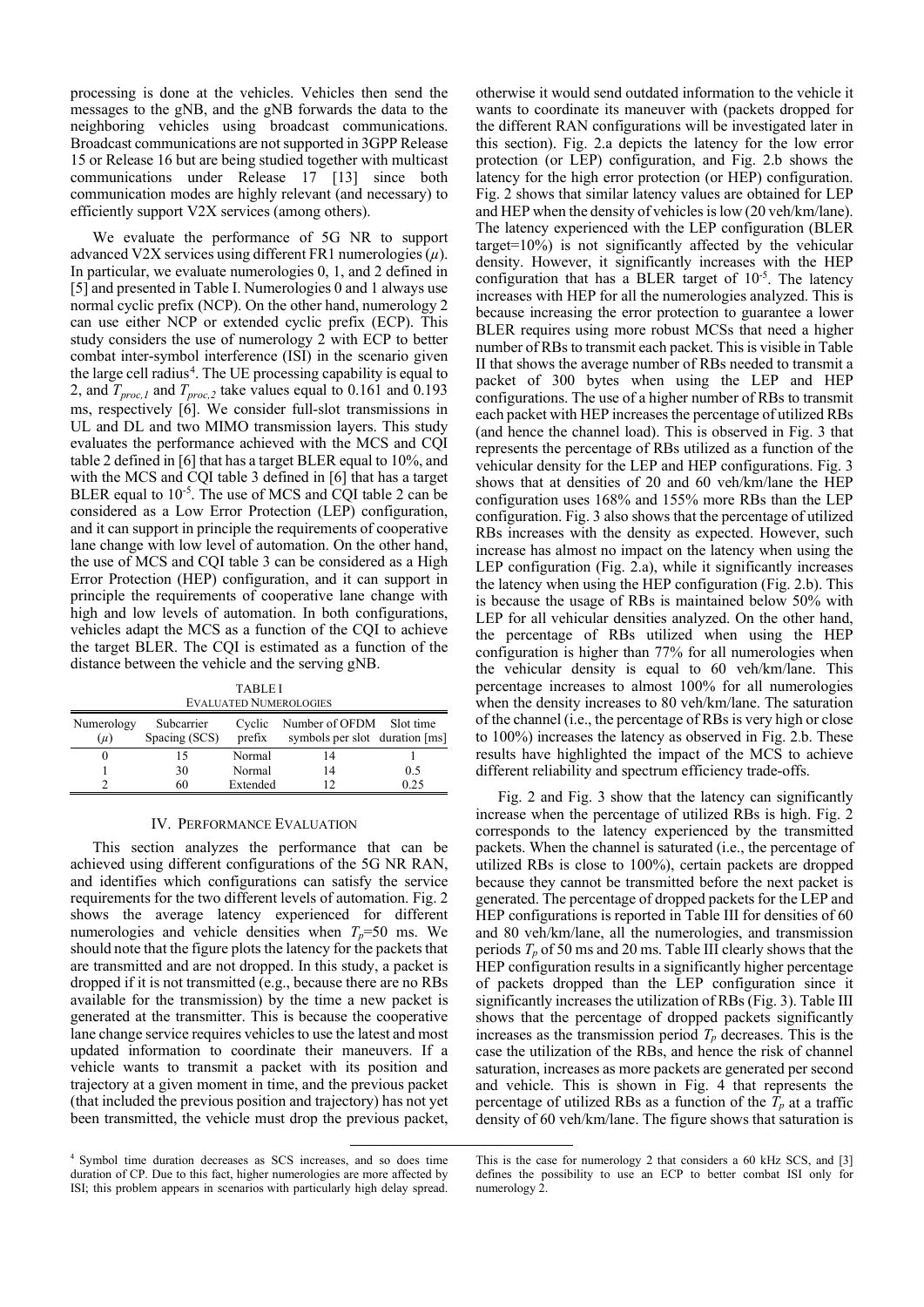

<span id="page-3-0"></span>Fig. 2. Average latency when transmission period  $(T_p)$  is equal to 50 ms.



<span id="page-3-1"></span>Fig. 3. Percentage of RBs utilized (transmission period  $T_p$  equal to 50 ms).

TABLE III PERCENTAGE OF DROPPED PACKETS

|       |                |            | 60 veh/km/lane |              |                 |                  | 80 veh/km/lane |            |  |
|-------|----------------|------------|----------------|--------------|-----------------|------------------|----------------|------------|--|
| $\mu$ | LEP            |            |                | <b>HEP</b>   | LEP <sub></sub> |                  | <b>HEP</b>     |            |  |
|       | $T_{\rm g}=50$ | $T_e = 20$ | $z = 50$       | $T_{n} = 20$ | $T_{n} = 50$    | $r_{\rm e} = 20$ | $T_e = 50$     | $T_e = 20$ |  |
| 0     | 0.0            | 0.0        | 0.0            | 47.8         | 0.0             | 0.0              | 2.9            | 61.0       |  |
|       | 0.0            | 0.0        | 0.0            | 49.3         | 0.0             | 1.6              | 5.3            | 62.1       |  |
|       | 0.0            | 0.0        | 0.5            | 59.3         | 0.0             |                  | 24.2           | 69.6       |  |

reached with HEP and a  $T_p$  of 20 ms for all numerologies. This is not the case for  $T_p$  equal to 50 ms, which explains why packets are dropped with  $T_p$  equal to 20 ms but not with  $T_p$ equal to 50 ms when using HEP under a density of 60 veh/km/lane (Table III).

[Fig. 2](#page-3-0) clearly shows that the numerology has an impact on the latency. [Fig. 2.a](#page-3-0) shows that the latency decreases with higher numerologies for the LEP configuration. This is because higher numerologies reduce the time duration of slots. A similar effect is observed with the HEP configuration when the density is low (20 veh/km/lane). When the density increases, the latency augments with HEP for all the numerologies analyzed. However, the increase is larger for the highest numerologies. This is because when the numerology increases, the SCS augments and the number of RBs per slot is smaller for a fixed bandwidth, and it is then more difficult to find the necessary number of free RBs in a slot to transmit a packet. This, in turn, increases the latency, in particular for the packets that require a higher number of RBs. The high increase in latency observed with HEP and numerology 2 when the density increases is also due to the use of the ECP that reduces the number of OFDM symbols per slot to only 12 compared to 14 in the case of the NCP. This augments the number of RBs needed (on average) to transmit a packet with numerology 2 and ECP compared to numerology 0 or 1 and NCP (see Table II). The impact of numerology 2 with ECP with high vehicular densities is also observed in Table III. The table shows that the percentage of dropped packets with HEP,



<span id="page-3-2"></span>a) Low error protection  $-\text{LEP}$  b) High error protection  $-\text{HEP}$ Fig. 4. Percentage of utilized RBs as a function of the transmission period  $T_p$ (60 veh/km/lane).



<span id="page-3-3"></span>*Tp*=50 ms and 80 veh/km/lane is equal to 2.9% and 5.3% for numerologies 0 and 1 respectively, and increases to 24.2% for numerology 2.

[Fig. 4](#page-3-2) illustrated the impact of Tp on the percentage of utilized RBs. [Fig. 5](#page-3-3) quantifies the impact of  $T_p$  on the average latency. [Fig. 5.](#page-3-3)a shows that the average latency does not significantly vary with  $T_p$  when using LEP (se[e Fig. 5.a](#page-3-3)). This is despite an increase of the percentage of utilized RBs (but still below saturation) when  $T_p$  decreases to 20 ms as observed in [Fig. 4.](#page-3-2)a. However,  $T_p$  has an important impact on latency when using a high error protection (HEP) that is particularly relevant for numerology 2. For example, [Fig. 5.](#page-3-3)b shows that the latency increases a 214% for numerology 2 when  $T_p$ decreases from 100 ms to 50 ms, while it remains constant for numerologies 0 and 1. This is because numerology 2 reaches channel saturation faster than the rest of numerologies [\(Fig.](#page-3-2)  [4.](#page-3-2)b). Augmenting the channel load by decreasing  $T_p$  to 20 ms affects all numerologies with HEP: the latency considerably increases (by a factor higher than 4, [Fig. 5.](#page-3-3)b) and so does the percentage of dropped packets (over 50% of packets are dropped for each numerology, Table III).

The previous results have analyzed the impact of 5G RAN configurations on the performance, and in particular on the latency. We now determine whether these 5G RAN configurations can satisfy the requirements for the cooperative lane change service with low and high levels of automation. The LLoA automation configuration requires that 90% of the transmitted packets are successfully delivered in less than 25 ms, while HLoA automation configuration requires that 99.99% of the transmitted packets are received in less than 10 ms. Table IV and Table V report the maximum UL+DL RAN latency experienced by 90% and 99.99% of the packets, respectively. Table IV shows results for the LEP and HEP configurations, while Table V only shows results for HEP since the LEP configuration has a target BLER of 10% and hence cannot guarantee the reliability requirement of 99.99% due to propagation errors. The mark '-' in the tables means that the corresponding configuration was not able to meet the reliability requirement, i.e., the percentage of packets lost (due to propagation errors) or dropped at the transmitter is higher than the maximum permitted to meet the reliability